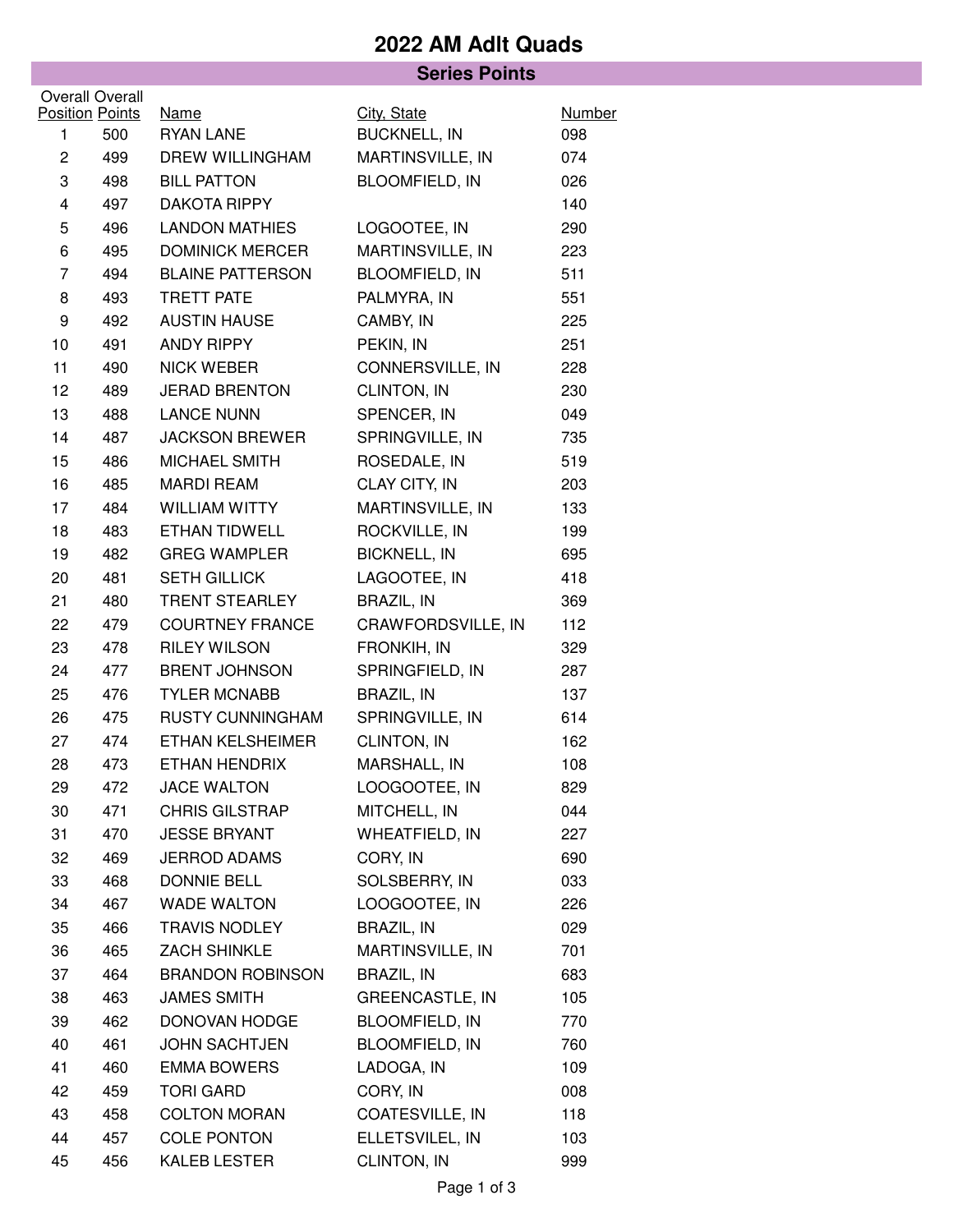# **2022 AM Adlt Quads**

#### **Series Points**

|    | Overall Overall               |                                      |                             |                      |
|----|-------------------------------|--------------------------------------|-----------------------------|----------------------|
| 46 | <b>Position Points</b><br>455 | <u>Name</u><br><b>JAMES BRADSHAW</b> | City, State<br>CICERO, IN   | <b>Number</b><br>407 |
| 47 | 454                           | <b>CAMERON SCHWARTZ</b>              | GREENSBURG, IN              | 593                  |
| 48 | 453                           | <b>KARSON BROWN</b>                  | PARAGON, IN                 | 084                  |
| 49 | 452                           | <b>JACOB DELATTRE</b>                | <b>WEST TERRE HAUTE, IN</b> | 123                  |
| 50 | 451                           | <b>SAMANTHA WHITE</b>                | CRAWFORDSVILLE, IN          | 627                  |
|    |                               | <b>JORDAN GUIDONE</b>                |                             |                      |
| 51 | 450                           |                                      | PARAGON, IN                 | 188                  |
| 52 | 449                           | <b>ZACKERY CLARK</b>                 | SOLSBERRY, IN               | 115                  |
| 53 | 448                           | <b>JEREMY SULLIVAN</b>               | MONROE CITY, IN             | 205                  |
| 54 | 447                           | LOUIS ROOS                           | HARRODSBURF, KY             | 911                  |
| 55 | 446                           | <b>BRANDON NICHOLSON</b>             | ELLETTSVILLE, IN            | 041                  |
| 56 | 445                           | SHANE COOPER                         | TERRE HAUTE, IN             | 333                  |
| 57 | 444                           | <b>DAYTON ALLEN</b>                  | <b>BLOOMINGTON, IN</b>      | 612                  |
| 58 | 443                           | <b>SAVANNAH PRICE</b>                | TERRE HAUTE, IN             | 834                  |
| 59 | 442                           | <b>CHELSIE HALTOM</b>                | QUINCY, IN                  | 282                  |
| 60 | 441                           | <b>LANDON HARDER</b>                 | LAGOOTEE, IN                | 624                  |
| 61 | 440                           | <b>JAKE LAYER</b>                    | <b>BRAZIL, IN</b>           | 355                  |
| 62 | 439                           | <b>LANCHA SMITH</b>                  | <b>GOSPORT, IN</b>          | 052                  |
| 63 | 438                           | <b>LOGAN FULTZ</b>                   | AVON, IN                    | 982                  |
| 64 | 437                           | <b>JAYCE MONNETT</b>                 | COATESVILLE, IN             | 313                  |
| 65 | 436                           | <b>JUSTIN BRADSHAW</b>               | CICERO, IN                  | 408                  |
| 66 | 435                           | MICHAEL MALOTT                       | <b>BEDFORD, IN</b>          | 381                  |
| 67 | 434                           | <b>HAYLEY COOK</b>                   | CRAWFORDSVILLE, IN          | 077                  |
| 68 | 433                           | <b>BLAKE MARTIN</b>                  | MARION, IN                  | 081                  |
| 69 | 432                           | <b>GABE LEWIS</b>                    | ROSEDALE, IN                | 538                  |
| 70 | 431                           | ZACHARY HARBRUEGER BRAZIL, IN        |                             | 151                  |
| 71 | 430                           | <b>DAWSON SMITH</b>                  | LAUREL, IN                  | 334                  |
| 72 | 429                           | <b>MATT FREDERICK</b>                | TERRE HAUTE, IN             | 588                  |
| 73 | 428                           | <b>NICK PATTON</b>                   | <b>BLOOMFIELD, IN</b>       | 606                  |
| 74 | 427                           | <b>DENNY BAYNE</b>                   | DANVILLE, IN                | 661                  |
| 75 | 426                           | <b>QUAID ODUM</b>                    | MT. VERNON, IN              | 417                  |
| 76 | 425                           | <b>KEEGAN TAYLOR</b>                 | PALMYRA, IN                 | 386                  |
| 77 | 424                           | <b>AUSTIN GARRISON</b>               | BLOOOMINGREEB, IN           | 714                  |
| 78 | 423                           | CODY LOYD                            | BORDEN, IN                  | 351                  |
| 79 | 422                           | <b>BRADLEY ASHER</b>                 | ROCKVILLE, IN               | 721                  |
| 80 | 421                           | AJ PERKINS                           | ROSEDALE, IN                | 722                  |
| 81 | 420                           | <b>KELSEY RABER</b>                  | ODON, IN                    | 019                  |
| 82 | 419                           | MADDISON PATTERSON                   | BLOOMFIELD, IN              | 211                  |
| 83 | 418                           | <b>BAIDEN TERRELL</b>                | BEDFORD, IN                 | 051                  |
| 84 | 417                           | <b>BRAXTON ASHER</b>                 | ROACHDALE, IN               | 803                  |
| 85 | 416                           | SEBASTIN MANKIN                      | ROSEDALE, IN                | 180                  |
| 86 | 415                           | <b>JD MOORE</b>                      |                             | 184                  |
| 87 | 414                           | ROY MCCULLOUGH                       | SOLSBERRY, IN               | 390                  |
| 88 | 413                           | <b>JESEY FREEMAN</b>                 | CLINTON, IN                 | 263                  |
| 89 | 412                           | AARON COHEE                          | DANVILLE, IN                | 542                  |
| 90 | 411                           | ELIJAH RIDDELL                       | <b>INDIANAPOLIS, IN</b>     | 116                  |
|    |                               |                                      |                             |                      |